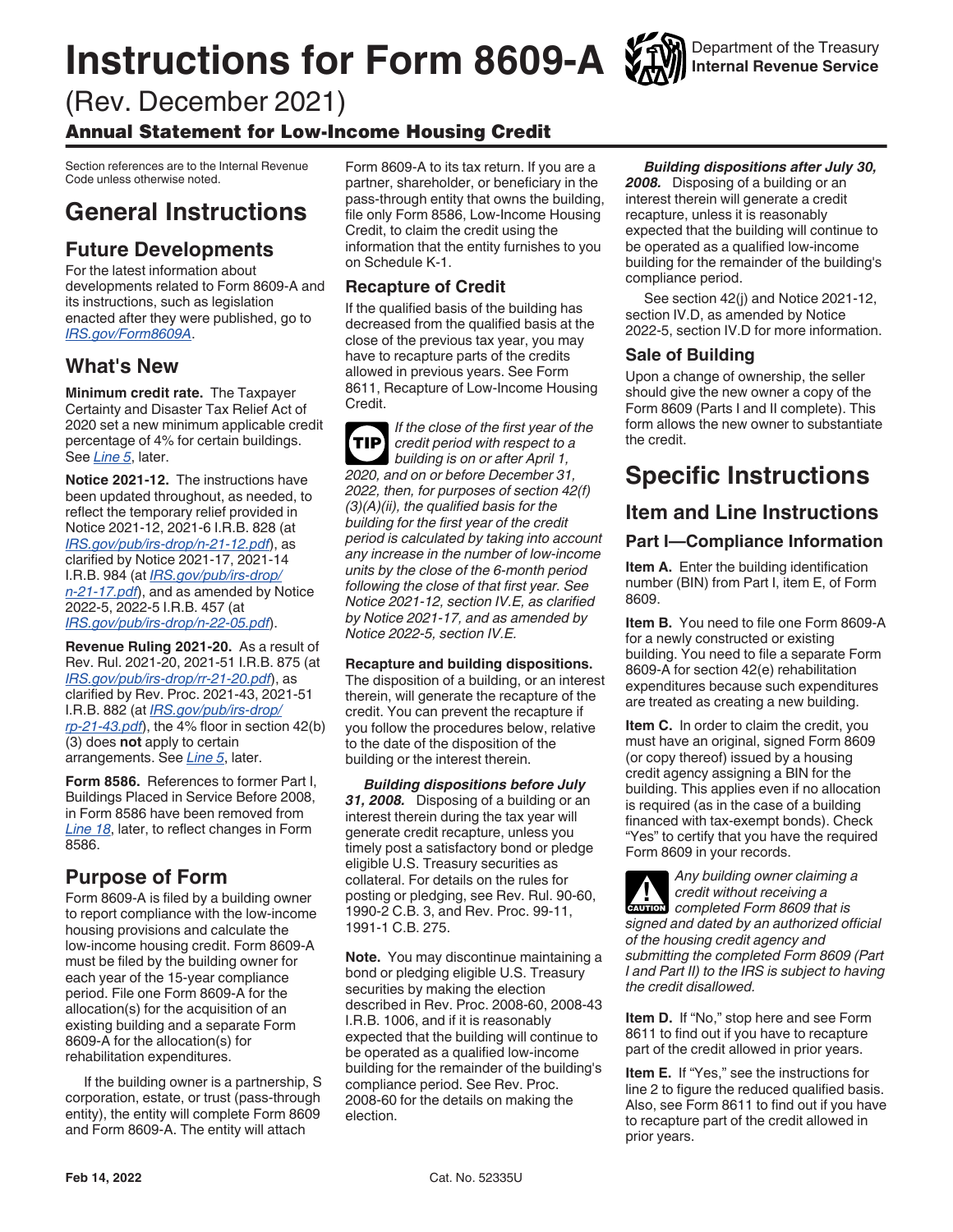<span id="page-1-0"></span>If "No," and the entire credit has been claimed in prior tax years (generally, this can occur after the 11th year for which the credit has been claimed for the building), do not complete Part II.

#### **Part II—Computation of Credit**

**Line 1.** Generally, the eligible basis of a building for its entire 15-year compliance period is the amount of eligible basis entered on Form 8609, line 7.

*Basis increases for buildings in certain high cost areas.* In order to increase the credit for buildings in certain high cost areas, the housing credit agency may increase the eligible basis of buildings located in these areas (after adjustments, if any, for federal subsidies and grants). The agency may make this increase under the high cost area provisions of section 42(d)(5)(B). For buildings placed in service before July 31, 2008, the high cost area provisions under former section  $42(d)(5)(C)$  apply.

**Note.** This increase cannot cause the credit on line 15 to exceed the credit amount allocated on line 1b, Part I, of Form 8609.

*Basis reductions for buildings placed in service before July 31, 2008.*  The amount of eligible basis entered on Form 8609 does not include the cost of land or the amount of any federal grant received for the building during the first year of the credit period. Do not reduce the eligible basis on line 1 by the amounts of any federal grants received after the first year of the credit period. The calculation for line 14 will reduce the credit by the amount of any federal grants received during the compliance period that did not reduce the eligible basis during the first year of the credit period.

For more details on determining eligible basis, see the instructions for Form 8609, line 7.

*Basis reductions for buildings placed in service after July 30, 2008.*  The amount of eligible basis entered on Form 8609 does not include the cost of land or the amount of any costs financed with the proceeds of a federally funded grant. Do not reduce the eligible basis on line 1 by the amounts of any federal grants received after the first year of the credit period. The calculation for line 14 will reduce the credit for any costs financed with the proceeds of a federal grant.

For more details on determining eligible basis, see the instructions for Form 8609, line 7.

**Line 2.** Only the portion of the basis on line 1 attributable to the low-income rental units in the building at the close of the tax year qualifies for the credit. This is the smaller of the fractional amount of

low-income units to all residential rental units (the "unit fraction") or the fractional amount of floor space of the low-income units to the floor space of all residential rental units (the "floor space fraction"). This fraction must be shown on line 2 as a decimal carried out to at least four places (for example,  $50/100 = .5000$ ). Low-income units are units occupied by qualifying tenants, while residential rental units are all units, whether or not occupied.

Generally, a unit is not treated as a low-income unit unless it is suitable for occupancy, used other than on a transient basis, and occupied by qualifying tenants. Section 42(i)(3) provides for certain exceptions (for example, units that provide transitional housing for the homeless may qualify as low-income units). See section 42(i)(3) for more details. Also see section  $42(q)(2)(D)$  regarding the available unit rule and Regulations section 1.42-5(c)(1) (ix) regarding the vacant unit rule.

If individuals are medical personnel or other essential workers (as defined by state or local governments) who provided services during the COVID-19 pandemic, then, for purposes of emergency housing provided from April 1, 2020, to December 31, 2022, owners of low-income housing projects may treat these individuals as if they were "displaced individuals." That is, owners could have provided emergency housing for these individuals during this period pursuant to the provisions of Rev. Proc. 2014-49, 2014-37 I.R.B 535 (at *[IRS.gov/pub/irs-drop/rp-14-49.pdf](https://www.irs.gov/pub/irs-drop/rp-14-49.pdf)*), and Rev. Proc. 2014-50, 2014-37 I.R.B. 540 (at *[IRS.gov/pub/irs-drop/rp-14-50.pdf](https://www.irs.gov/pub/irs-drop/rp-14-50.pdf)*), as applicable. See Notice 2021-12, section V.E, as amended by Notice 2022-5, section V.E.

If you dispose of the building, or your entire interest in the building, before the close of the tax year, the low-income portion must be determined on the date you disposed of the building. If you dispose of less than your entire interest in the building, the low-income portion must be determined at the close of the tax year.

*First-year modified percentage.* For the first year of the credit period, you must use a modified percentage on line 2 to reflect the average portion of a 12-month period that the units in a building were occupied by low-income individuals. Figure the low-income portion as of the end of each full month that the building was in service during the year. Add these percentages together and divide by 12. Enter the result on line 2. For example, if a building was in service for the last 3 full months of your tax year, and was half occupied by low-income tenants as of the end of each of those 3 months, then assuming the smaller fractional amount was the unit fraction, you would enter

0.1250 on line 2 ( $[0.5 + 0.5 + 0.5]$  / 12 = 0.1250).

This first year adjustment does not affect the amount of qualified basis on which the credit is claimed in the next 9 tax years. In general, the credit is claimed in those years by reference to the qualified basis at the close of each tax year.

*If the close of the first year of the credit period with respect to a building is on or after April 1, 2020, and on or before December 31, 2022, then, for purposes of section 42(f) (3)(A)(ii), the qualified basis for the building for the first year of the credit period is calculated by taking into account any increase in the number of low-income units by the close of the 6-month period following the close of that first year. See Notice 2021-12, section IV.E, as clarified by Notice 2021-17, and as amended by Notice 2022-5, section IV.E.* **TIP**

Because the first year credit is not determined solely by reference to the qualified basis at the close of the year, any reduction in credit resulting from the application of the first year adjustment may be claimed in the 11th year. See the instructions for line 17.

**Line 3.** Generally, multiply line 1 by line 2 to figure the portion of the eligible basis of the building attributable to the low-income residential rental units.

*Imputed qualified basis of zero.*  However, the qualified basis of the building (line 3) is zero if any of the following conditions apply.

• The minimum set-aside requirement elected for the project on Form 8609, line 10c, is not met, or the entire building is out of compliance with the requirements under section 42.

• The deep rent skewed test (15-40 test) elected for the project on Form 8609, line 10d, is violated. The 15-40 test is not an additional test for satisfying the minimum set-aside requirements of section  $42(g)(1)$ . The 15-40 test is an election that relates to the determination of a low-income tenant's income. If this test is elected, at least 15% of all low-income units in the project must be occupied at all times during the compliance period by tenants whose income is 40% or less of the area median gross income (or, when applicable, national non-metropolitan median gross income or national non-metropolitan median income).

• You disposed of the building or your entire interest therein during the tax year and did not follow the procedures (described earlier under *[Recapture and](#page-0-0) [building dispositions](#page-0-0)*) to prevent recapture. In addition to using an imputed basis of zero on line 3, you may have to recapture a portion of credits previously taken. File Form 8611 to figure and report the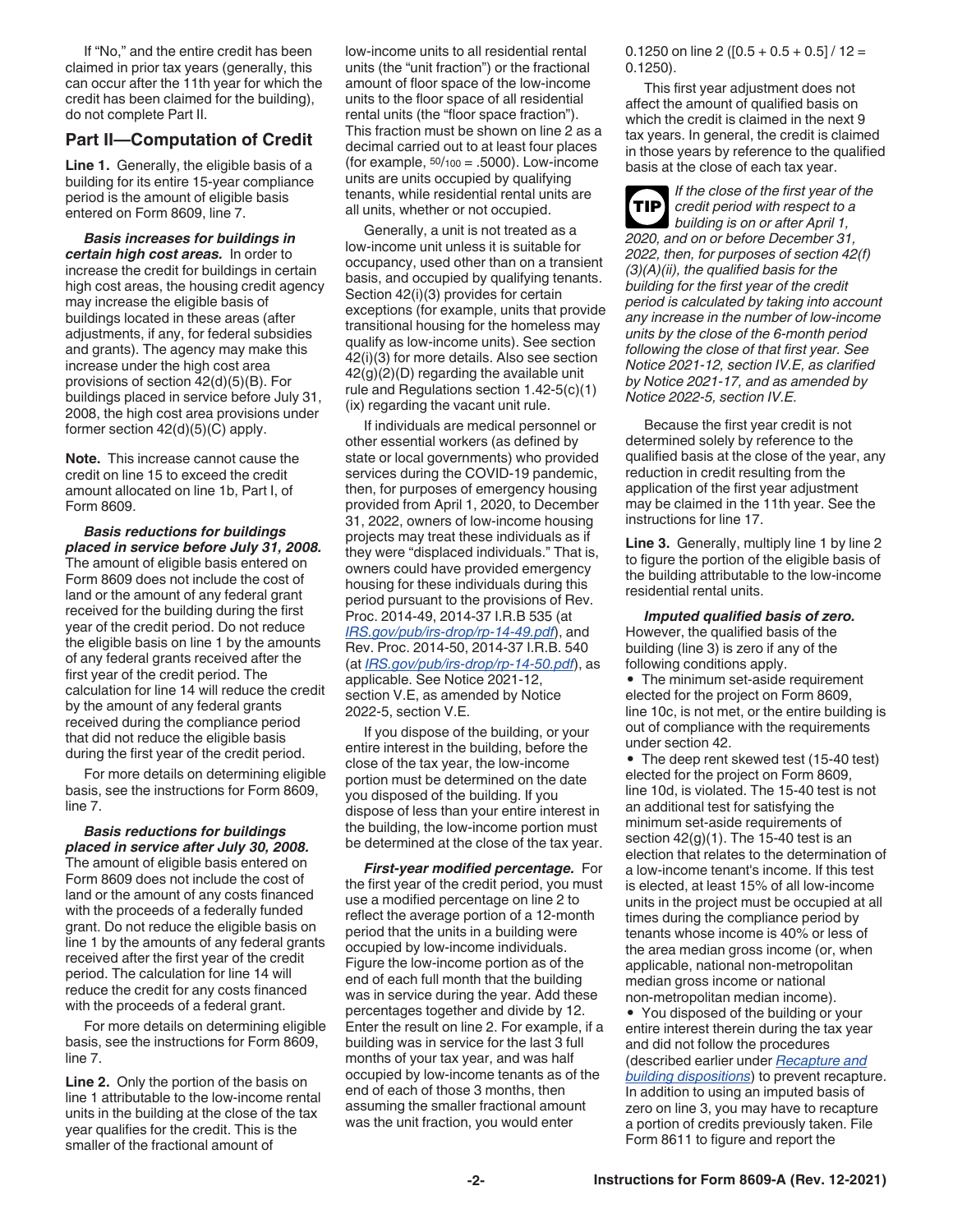<span id="page-2-0"></span>recaptured amount. This paragraph affects only those taxpayers who dispose of the building or their entire interest therein. Those acquiring the building (or any interest therein) are not affected and, if the minimum set-aside requirements are otherwise satisfied, they may take a credit for the fraction of the year the building is owned by them.

**Note.** If the qualified basis of the building is zero, or if the building has an imputed qualified basis of zero, you may not claim a credit for the building for the tax year. You must enter zero on lines 3 and 16, and skip lines 4 through 15, 17, and 18.

*At-risk limitation for individuals and closely held corporations.* The basis of property may be limited if you borrowed against the property and are protected against loss, or if you borrowed money from a person who has other than a creditor interest in the property. See section 42(k).

**Line 4.** If you owned the building (or an interest therein) for the entire year, enter zero on line 4 and go to line 5.

*Disposal of building or interest therein.* If you disposed of a building or your entire interest therein during the tax year and you followed the procedures (described earlier under *[Recapture and](#page-0-0) [building dispositions](#page-0-0)*) to continue to claim the credit, you may claim a credit based only on the number of days during the tax year for which you owned the building or an interest therein.

Similarly, if you previously had no interest in the building, but you acquired the building or an interest therein during the tax year, you may claim a credit based only on the number of days during the tax year for which you owned the building or an interest therein.

The owner who has owned the building for the longest period during the month in which the change in ownership occurs is deemed to have owned the building for that month. If the seller and new owner have owned the building for the same amount of time during the month of disposition, the seller is deemed to have owned the building for that month.

*Example.* Both the buyer and the seller are calendar-year taxpayers. The sale takes place on May 25 of a 365-day calendar year. The qualified basis of the low-income building is \$20,000. The seller and buyer will each complete a separate Form 8609-A, and enter \$20,000 on line 3.

In this situation, the seller is deemed to have owned the building for all 31 days of May. Therefore, the seller owned the building for 151 days of the 365-day tax year, and the buyer owned the building for the remaining 214 days. The seller will multiply \$20,000 by 151/365 to get

\$8,274. The seller will enter \$8,274 on line 4 of his Form 8609-A. The buyer will multiply \$20,000 by 214/365 to get \$11,726. The buyer will enter \$11,726 on line 4 of her Form 8609-A.

**Pass-through entities.** If the building is owned by a pass-through entity, the entity does not need to make any adjustment on line 4, unless the entity either disposes of the building or its entire interest therein, or acquires the building or an interest therein during the tax year (and the entity previously had no interest in the building). Do not make an adjustment on line 4 for changes in the interests of the members of the pass-through entity during the tax year. Instead, the entity must reflect these changes in the amount of credit it passes through to its members.

**Line 5.** If the agency has made an allocation on Form 8609, enter on line 5 the credit percentage shown on Form 8609, Part I, line 2. This percentage must be shown on line 5 as a decimal carried out to at least four places (for example, 8.13% would be shown on line 5 as 0.0813).

*Buildings placed in service before*  July 31, 2008. If you were allocated a 70% present value credit percentage for a building that was not federally subsidized (as defined on the date the building was placed in service) and the building later receives a federal subsidy, your credit percentage is reduced to the 30% present value credit that was in effect during the month the building was placed in service or for the month elected under former section  $42(b)(2)(A)(ii)$ , whichever applies. The 30% present value credit applies to the building for the year the federal subsidy was received and for the remainder of the compliance period, whether or not the federal subsidy is repaid. For the definition of federal subsidy that was in effect before July 31, 2008, see section 42(i)(2) (as in effect before July 31, 2008).

*Buildings placed in service after*  July 30, 2008. If you were allocated a 70% present value credit percentage for a building that was not federally subsidized (as defined on the date the building was placed in service) and the building later receives a federal subsidy, your credit percentage is reduced to the 30% present value credit that was in effect during the month the building was placed in service or for the month elected under section 42(b)(1)(A)(ii), whichever applies. The 30% present value credit applies to the building for the year the federal subsidy was received and for the remainder of the compliance period, whether or not the federal subsidy is repaid. For the definition of federal subsidy that was in effect after

July 30, 2008, see section 42(i)(2) (as in effect after July 30, 2008).

*A minimum applicable credit percentage of:* **ALL**<br>CAUTION

*• 4% is in effect for new federally subsidized buildings, and for existing buildings, placed into service after December 31, 2020. For the minimum 4% rate to apply, a building must also receive an allocation of housing credit dollar amount after December 31, 2020, or have a portion of the building financed with an obligation described in section 42(h)(4)(A) that is issued after December 31, 2020. If these circumstances apply, don't enter less than 4% on line 2. See section 42(b) (3) and the Taxpayer Certainty and Disaster Tax Relief Act of 2020, section 201. But see the* Note *next.*

*• 9% is in effect for new non-federally subsidized buildings placed in service after July 30, 2008. The 9% minimum applies to new non-federally subsidized buildings even if the taxpayer made an irrevocable election under former section 42(b)(1)(A)(ii). If this circumstance applies, don't enter less than 9% on line 2. See section 42(b)(2).*

**Note.** As a result of Rev. Rul. 2021-20 (at *[IRS.gov/pub/irs-drop/rr-21-20.pdf](https://www.irs.gov/pub/irs-drop/rr-21-20.pdf)*), as clarified by Rev. Proc. 2021-43 (at *[IRS.gov/pub/irs-drop/rp-21-43.pdf](https://www.irs.gov/pub/irs-drop/rp-21-43.pdf)*), the 4% floor in section 42(b)(3) does **not**  apply to:

• A building that is financed in part with a draw-down exempt facility bond issue that was issued in 2020 and on which one or more draws are taken after December 31, 2020;

• A building that is financed in part with proceeds of an exempt facility bond issue that was issued in 2020 and in part with proceeds of a different exempt facility bond issue that was issued in a minimal amount after December 31, 2020; or

• A building that receives an allocation of housing credit dollar amount in 2020 and a minimal additional allocation after December 31, 2020.

**Line 6.** If you owned the building, or had an interest therein, for the entire tax year, multiply line 3 by line 5. If you had no ownership interest in the building for a portion of the tax year, multiply line 4 by line 5.

#### **Lines 7 Through 12**

If you are not claiming a credit for additions to qualified basis on line 7, skip lines 7 through 12 and go to line 13.

*You may claim a credit for an addition to qualified basis only if*  **z** *addition to qualified basis only*<br>the credit amounts have been *allocated by the housing credit agency to cover these additions.*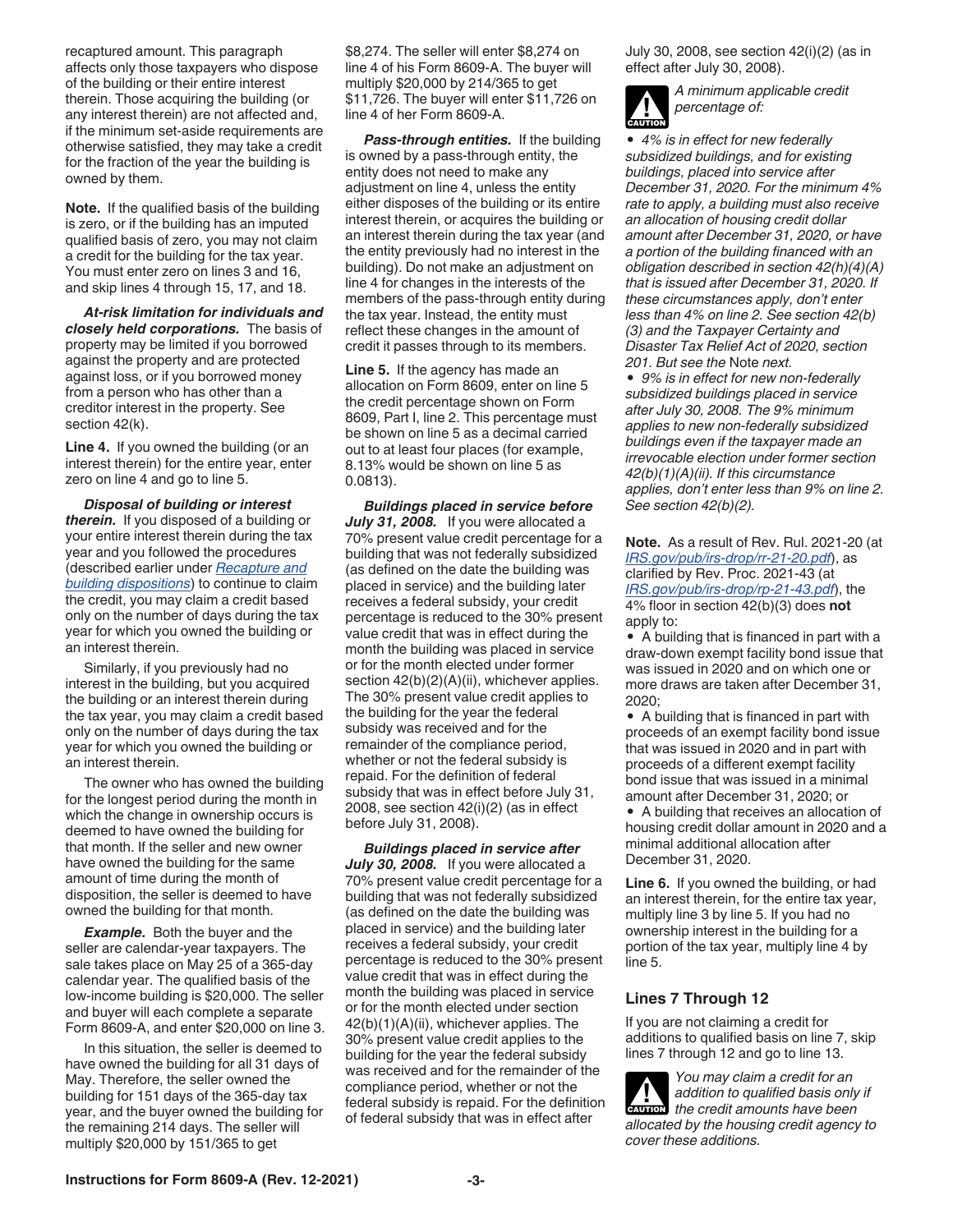**Line 7.** An addition to qualified basis results when there is an increase in the number of low-income units or an increase in the floor space of the low-income units over that which existed at the close of the first year of the credit period (before application of the modified percentage calculation). Credits for an addition to qualified basis are claimed at the reduced credit percentage of two-thirds of the credit percentage (expressed as a decimal carried out to at least four places) on line 5 through the end of the 15-year compliance period.

If you are claiming a credit for additions to qualified basis, you must subtract the original qualified basis of the building at the close of the first year of the credit period (see Form 8609, line 8a) from the building's qualified basis entered on line 3. Enter the result on line 7. If the result is zero or less, skip lines 8 through 12 and enter the credit from line 6 on line 13.

**Line 8.** The determinations and calculations you make on line 8 follow the instructions for line 4. Therefore, if you owned the building (or an interest therein) for the entire year, enter zero on line 8 and go to line 9.

*Disposal of building or interest therein.* If you disposed of a building or your entire interest therein during the tax year, see *[Disposal of building or interest](#page-2-0)  [therein](#page-2-0)* under *Line 4*, earlier; and, wherever line 3 and line 4 are referenced, substitute line 7 and line 8, respectively.

**Pass-through entities.** If the building is owned by a pass-through entity, see *[Pass-through entities](#page-2-0)* under *Line 4*, earlier; and, wherever line 4 is referenced, substitute line 8 instead.

**Line 9.** The credit for additions to the building's qualified basis is determined using two-thirds of the credit percentage allowable for the building's original qualified basis. Therefore, one-third of the credit percentage (expressed as a decimal carried out to at least four places) on line 5 is not allowed. Enter on line 9 one-third of the amount shown on line 5. This amount must be reported on line 9 as a decimal carried out to at least four places (for example, if the credit percentage entered on line 5 is 0.0813, one-third of that percentage would be expressed as 0.0271). See section 42(f) (3).

**Line 10.** If you owned the building, or had an interest therein, for the entire tax year, multiply line 7 by line 9. If you had no ownership interest in the building for a portion of the tax year, multiply line 8 by line 9.

**Line 11.** Additions to qualified basis must be adjusted to reflect the average portion of the year that the low-income units

relating to the increase were occupied. This adjustment is required if the increase in qualified basis of the building exceeds the qualified basis (including additions to qualified basis) of the building in any prior tax year. To determine this adjustment amount, complete the Line 11 Worksheet at the end of these instructions.

#### **Lines 13 Through 18**

**Line 13.** If you are not claiming a credit for additions to qualified basis on line 7, skip lines 7 through 12 and enter the amount from line 6 on line 13.

**Line 14.** The eligible basis on line 1 must be reduced by federal grants received. If a reduction does not apply because this is the first year of the credit period (line 1 already reflects the reduction or noninclusion of a federal grant), or no federal grant was received, enter zero on line 14. Otherwise, follow the instructions that apply for the date the building was placed in service.

*Buildings placed in service before*  July 31, 2008. Reduce the eligible basis on line 1 by the amount of any federal grant for the building, or the operation thereof, received during the 15-year compliance period.

*Buildings placed in service after*  July 30, 2008. Reduce the eligible basis on line 1 by the amount of any costs financed by the proceeds of a federal grant.

Regardless of the date the building was placed in service, figure the reduction as follows.

*Step 1.* Divide the total amount of all federal grants received for the building during the compliance period that did not already reduce the amount of the eligible basis (reported on line 1) by the eligible basis on line 1 of this Form 8609-A. Enter the result as a decimal carried out to at least four places.

**Note.** If the eligible basis on line 1 of this Form 8609-A was increased by a percentage allowable under section 42(d)  $(5)(B)$  (former section  $42(d)(5)(C)$  for buildings placed in service before July 31, 2008), and the increased percentage is reflected on line 3b of Form 8609, then increase the total amount of all federal grants in Step 1 by this percentage increase and divide this amount by the eligible basis on line 1 of this Form 8609-A. For example, if the percentage increase is 130% and all federal grants total \$11,000, multiply \$11,000 by 1.3000 and divide the result (\$14,300) by the eligible basis on line 1.

*Step 2.* Multiply the decimal amount determined in Step 1 by the credit on line 13. Enter this result on line 14.

**Line 16.** To determine the amount to enter on line 16, see the information that follows in (1), (2), (3), and *Special rules*, later.

1. If the building is owned completely by one taxpayer, enter the line 15 credit (after adjustment for any applicable special rule below) on line 16.

2. If the building is owned by more than one taxpayer, and those taxpayers are not members of a pass-through entity, then the line 15 credit (after adjustment for any applicable special rule below) must be distributed according to each taxpayer's respective ownership interest in the building. For example, if a building is owned by individuals A and B (60% by A and 40% by B), each would complete a separate Part II as follows. Lines 1 through 15 would be the same for each, assuming no part-year adjustments are necessary. However, A would enter 60% of line 15 on line 16, and B would enter 40% of line 15 on line 16. Therefore, enter on line 16 your share of the line 15 credit for the building that relates to your interest in the building. If your interest increases or decreases during the tax year, the change must be taken into account in determining your share of the line 15 credit.

**Note.** The aggregate credit claimed by the owners of the building cannot exceed the line 15 credit amount for the building.

3. If a pass-through entity is completing Form 8609-A as the sole owner of the building, enter the line 15 credit (after adjustment for any applicable special rule below) on line 16.

*Special rules.* If a taxpayer is subject to recapture upon the disposition of a building or interest therein because the taxpayer did not follow the procedures (described earlier under *[Recapture and](#page-0-0) [building dispositions](#page-0-0)*) to prevent recapture, no credit is allowed to the taxpayer for that percentage of the interest disposed of by the taxpayer. (However, see *[De minimis](#page-4-0)  [recapture rule](#page-4-0)*, later.) The credit allowed to the taxpayer for the tax year is determined by reference to the taxpayer's remaining interest in the building at the close of the tax year. For example, assume that a taxpayer owns 100% of a building for 273 days in a 365-day calendar tax year, and 40% of the building for the remaining 92 days in the tax year (the taxpayer disposed of a 60% interest on the last day of September). If the taxpayer does not follow the procedures to prevent recapture, the taxpayer's credit on line 16 would be based on 40% of the line 15 credit for the building. Similarly, although a taxpayer might not be subject to recapture upon a disposition of a de minimis portion (explained later) of the taxpayer's interest in the building, no credit is allowed to the taxpayer for the percentage of the interest